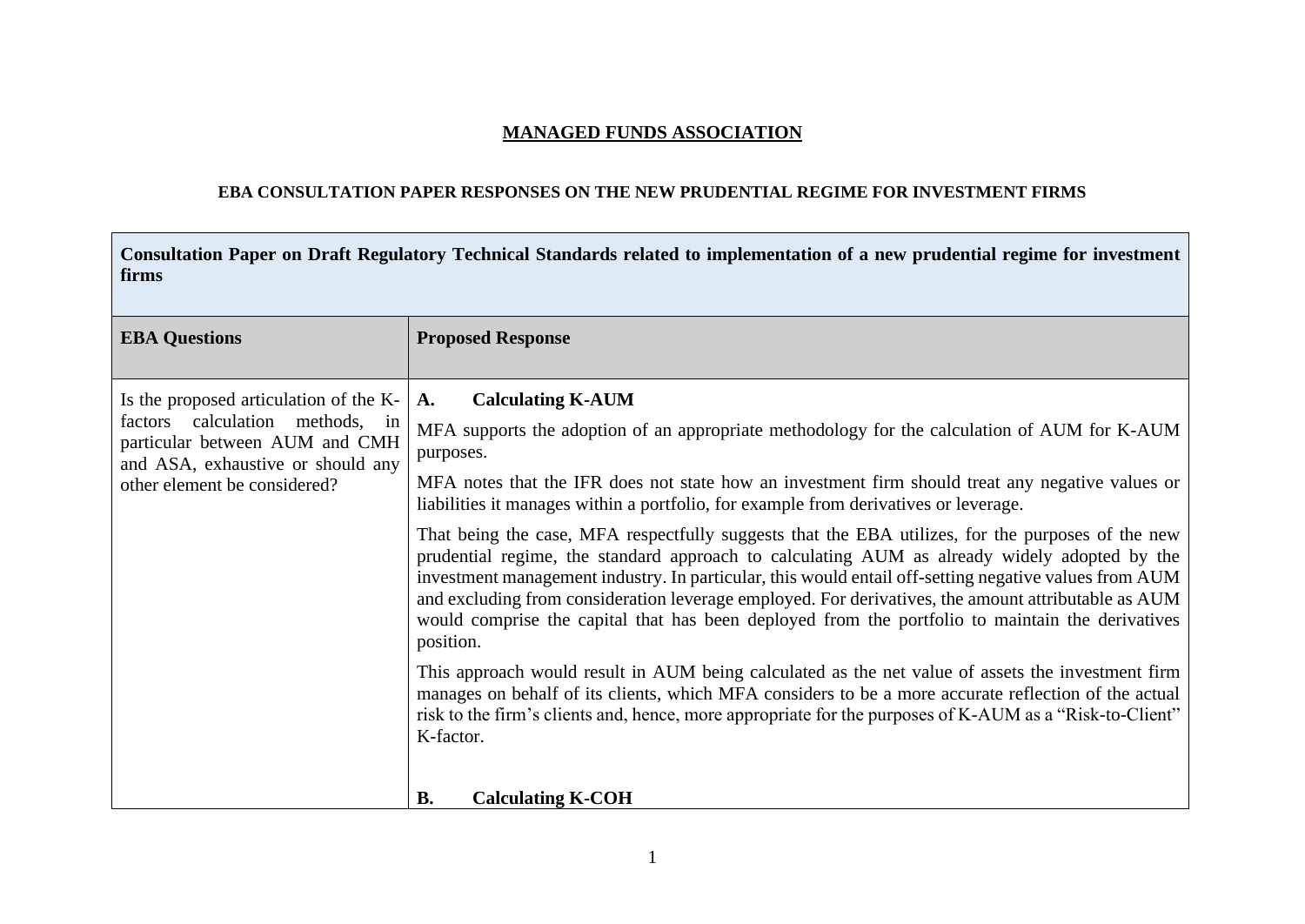| <b>Provision of Delegated Portfolio Management Services on Behalf of Investment Funds</b>                                                                                                                                                                                                   |
|---------------------------------------------------------------------------------------------------------------------------------------------------------------------------------------------------------------------------------------------------------------------------------------------|
| MFA notes the third subparagraph of Article 20(2) of the IFR provides that "Without prejudice to the<br>fifth subparagraph, COH shall include transactions executed by investment firms providing portfolio<br>management services on behalf of investment funds".                          |
| Under the fifth subparagraph of Article $20(2)$ of the IFR, investment firms are able to exclude, in their<br>calculations of K-COH:                                                                                                                                                        |
| i.<br>transactions handled by the investment firm that arise from the servicing of a client's investment<br>portfolio where those assets are under the investment firm's management and already included<br>in its K-AUM calculation; and                                                   |
| ii.<br>transactions handled by the investment firm that arise from the servicing of a client's investment<br>portfolio where that activity relates to the delegation of management of assets by a financial<br>entity.                                                                      |
| In the interest of clarity, it would be helpful for the EBA to confirm that the exclusions from COH in<br>(i) and (ii) above will be applicable equally with respect to transactions relating to the provision of<br>delegated portfolio management services on behalf of investment funds. |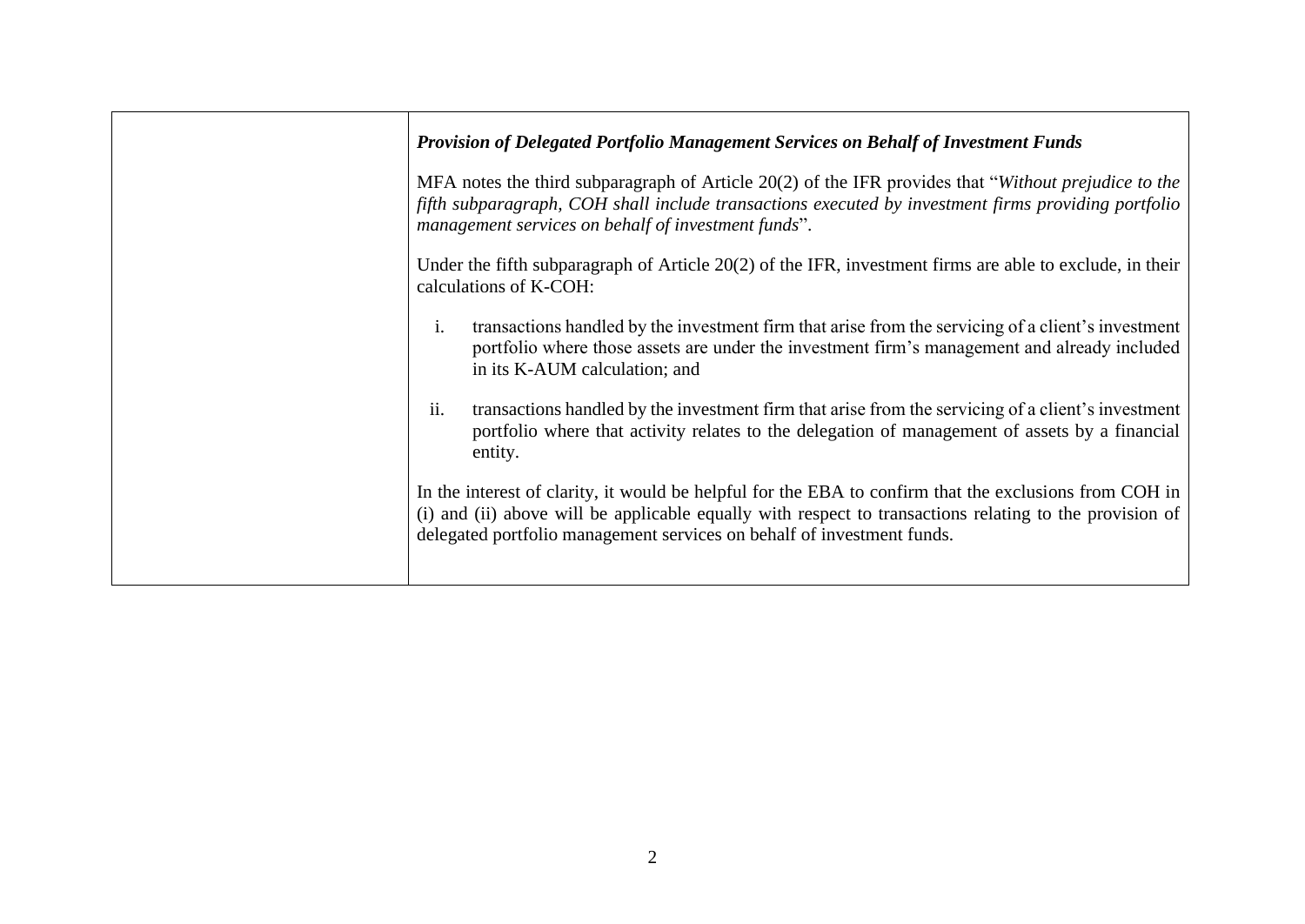**Consultation Paper on Draft RTS on classes of instruments that adequately reflect the credit quality of the investment firm as a going concern and possible alternative arrangements that are appropriate to be used the purposes of variable remuneration** 

| <b>EBA Questions</b>                                                                                                                                                                                                                                                                                                                                                                                                                                                                                                                          | <b>Proposed Response</b>                                                                                                                                                                                                                                                                                                                                                                                                                                                                                                                                                                                                                                                                                                                                                                                                                                                                                                                                                                                                                                                                                                                                                                                                                                                                                                                                                                                                                                                                                                                                                                                                                                                                                                                                                                                                                                                                                                                                                     |
|-----------------------------------------------------------------------------------------------------------------------------------------------------------------------------------------------------------------------------------------------------------------------------------------------------------------------------------------------------------------------------------------------------------------------------------------------------------------------------------------------------------------------------------------------|------------------------------------------------------------------------------------------------------------------------------------------------------------------------------------------------------------------------------------------------------------------------------------------------------------------------------------------------------------------------------------------------------------------------------------------------------------------------------------------------------------------------------------------------------------------------------------------------------------------------------------------------------------------------------------------------------------------------------------------------------------------------------------------------------------------------------------------------------------------------------------------------------------------------------------------------------------------------------------------------------------------------------------------------------------------------------------------------------------------------------------------------------------------------------------------------------------------------------------------------------------------------------------------------------------------------------------------------------------------------------------------------------------------------------------------------------------------------------------------------------------------------------------------------------------------------------------------------------------------------------------------------------------------------------------------------------------------------------------------------------------------------------------------------------------------------------------------------------------------------------------------------------------------------------------------------------------------------------|
| Question 3: are the provisions in<br>Article 6 appropriate and sufficiently<br>clear? Where respondents are of the<br>view that the draft RTS should define<br>a set of specific arrangements rather<br>than providing conditions that such<br>arrangements should meet, comments<br>are most helpful, when they clearly<br>describe the alternative arrangements<br>that investment firms desire to use to<br>ensure that variable remuneration is<br>aligned with the long-term interest of<br>the investment firm and its risk<br>profile. | MFA supports the EBA's views in paragraph 2 of the Consultation Paper that "The possibility for<br>certain investment firms to use alternative arrangements is aimed at reducing the regulatory burden<br>for those institutions, which do not issue any of the instruments included in Article $32(1)(j)$ of IFD".<br>Investment firms engaging in portfolio management (with the exception perhaps of the largest of such<br>firms whose shares may be publicly traded, but which make up only a minority of investment firms<br>engaging in portfolio management) will need to utilize "alternative arrangements".<br>If investment firms engaging in portfolio management were required to obtain individual approval from<br>their relevant national competent authorities before using "alternative arrangements", the application<br>process would be time consuming for such firms and processing the applications may be time<br>consuming for the relevant national competent authorities.<br>In the interest of efficiency and simplicity, MFA respectfully suggests that the EBA grants national<br>competent authorities with an ability to provide a blanket consent for the use alternative arrangements<br>where the variable remuneration reflects the performance of assets managed by the firm, without firms<br>being required to obtain individual approval for such arrangements from their national competent<br>authorities.<br>We note that alternative arrangements where the variable remuneration reflects the performance of<br>assets managed by the firm would be consistent with the EBA's draft RTS. In particular, MFA notes<br>that Article 6(g) of the Draft IFD RTS provides that " where the alternative arrangement allows for<br>predetermined changes of the value received as variable remuneration during deferral and retention<br>periods, based on the performance of the investment firm or the managed assets; the following |